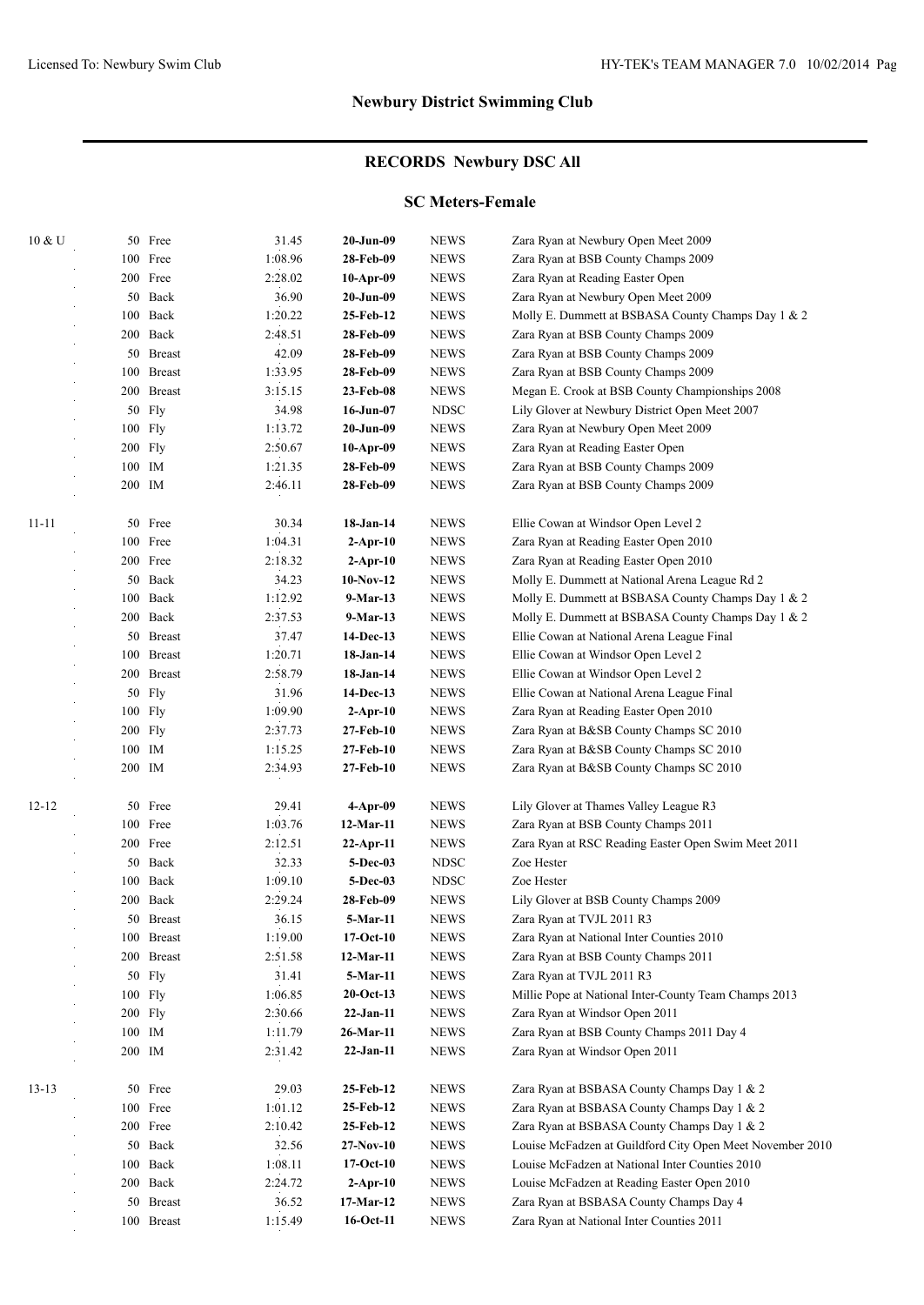|           |        |               |         | 25-Feb-12    | <b>NEWS</b> | Zara Ryan at BSBASA County Champs Day 1 & 2               |
|-----------|--------|---------------|---------|--------------|-------------|-----------------------------------------------------------|
| $13 - 13$ |        | 200 Breast    | 2:45.09 |              |             |                                                           |
|           | 50     | Fly           | 30.01   | 25-Feb-12    | <b>NEWS</b> | Zara Ryan at BSBASA County Champs Day 1 & 2               |
|           | 100    | Fly           | 1:05.75 | $21-Jan-12$  | <b>NEWS</b> | Zara Ryan at Windsor Open 2012                            |
|           |        | $200$ Fly     | 2:21.37 | 25-Feb-12    | <b>NEWS</b> | Zara Ryan at BSBASA County Champs Day 1 & 2               |
|           | 100 IM |               | 1:08.70 | 17-Mar-12    | <b>NEWS</b> | Zara Ryan at BSBASA County Champs Day 4                   |
|           | 200 IM |               | 2:25.76 | 25-Feb-12    | <b>NEWS</b> | Zara Ryan at BSBASA County Champs Day 1 & 2               |
| 14-14     |        | 50 Free       | 29.03   | $8-Jul-12$   | <b>NEWS</b> | Zara Ryan at NDSC Novice and Sprints Gala                 |
|           |        | 100 Free      | 1:00.70 | $24-Nov-01$  | <b>NDSC</b> | Emma Harris                                               |
|           |        | 200 Free      | 2:10.63 | 9-Mar-13     | <b>NEWS</b> | Zara Ryan at BSBASA County Champs Day 1 & 2               |
|           |        | 50 Back       | 31.42   | $7-Jul-13$   | <b>NEWS</b> | Lizzy Shore at NDSC Novice and Sprints Gala 2013          |
|           |        | 100 Back      | 1:06.18 | $22$ -Apr-11 | <b>NEWS</b> | Louise McFadzen at RSC Reading Easter Open Swim Meet 2011 |
|           |        | 200 Back      | 2:22.17 | $22$ -Apr-11 | <b>NEWS</b> | Louise McFadzen at RSC Reading Easter Open Swim Meet 2011 |
|           |        | 50 Breast     | 35.90   | $23-Mar-13$  | <b>NEWS</b> | Zara Ryan at BSBASA County Champs Day 4                   |
|           |        | 100 Breast    | 1:14.28 | $21-Oct-12$  | <b>NEWS</b> | Zara Ryan at National InterCounties                       |
|           |        | 200 Breast    | 2:47.76 | 30-Sep-12    | <b>NEWS</b> | Zara Ryan at NDSC Club Championships 2012 Session 1       |
|           | 50     | <b>Fly</b>    | 29.80   | $8-Jul-12$   | <b>NEWS</b> | Zara Ryan at NDSC Novice and Sprints Gala                 |
|           |        | 100 Fly       | 1:04.22 | 21-Oct-12    | <b>NEWS</b> | Zara Ryan at National InterCounties                       |
|           | 100 IM |               | 1:08.71 | $23-Mar-13$  | <b>NEWS</b> | Zara Ryan at BSBASA County Champs Day 4                   |
|           | 200 IM |               | 2:26.99 | 9-Mar-13     | <b>NEWS</b> | Zara Ryan at BSBASA County Champs Day 1 & 2               |
|           |        |               |         |              |             |                                                           |
| $15 - 15$ |        | 50 Free       | 29.03   | $8-Jul-12$   | <b>NEWS</b> | Louise McFadzen at NDSC Novice and Sprints Gala           |
|           |        | 100 Free      | 1:00.00 | $1-Aug-02$   | <b>NDSC</b> | Emma Harris                                               |
|           |        | 200 Free      | 2:11.65 | $23-Nov-02$  | <b>NDSC</b> | Emma Harris                                               |
|           |        | 50 Back       | 31.31   | 14-Dec-13    | <b>NEWS</b> | Lizzy Shore at National Arena League Final                |
|           |        | 100 Back      | 1:05.25 | $21-Oct-12$  | <b>NEWS</b> | Louise McFadzen at National InterCounties                 |
|           |        | 200 Back      | 2:21.70 | $21-Jan-12$  | <b>NEWS</b> | Louise McFadzen at Windsor Open 2012                      |
|           |        | 50 Breast     | 38.64   | 8-Jul-07     | <b>NEWS</b> | at NDSC Sprints & Novice Gala 2007<br>Lucy Singleton      |
|           |        | 100 Breast    | 1:14.01 | $20$ -Oct-13 | <b>NEWS</b> | Zara Ryan at National Inter-County Team Champs 2013       |
|           |        | 200 Breast    | 2:41.83 | 18-Jan-14    | <b>NEWS</b> | Zara Ryan at Windsor Open Level 2                         |
|           | 50     | Fly           | 30.48   | $8-Jul-12$   | <b>NEWS</b> | Louise McFadzen at NDSC Novice and Sprints Gala           |
|           |        | 100 Fly       | 1:05.24 | 14-Dec-13    | <b>NEWS</b> | Zara Ryan at National Arena League Final                  |
|           |        | $200$ Fly     | 2:27.88 | $5-Oct-13$   | <b>NEWS</b> | Zara Ryan at NDSC Club Championships 2013                 |
|           | 100 IM |               | 1:07.22 | $12-Oct-13$  | <b>NEWS</b> | Zara Ryan at National Arena League                        |
|           | 200 IM |               | 2:25.54 | $5-Oct-13$   | <b>NEWS</b> | Zara Ryan at NDSC Club Championships 2013                 |
|           |        |               |         |              |             |                                                           |
| 16 & O    |        | 50 Free       | 28.12   | 14-Apr-06    | <b>NEWS</b> | Emma Harris<br>at Reading Easter Open 2006                |
|           |        | 100 Free      | 58.92   | $1-Auq-03$   | <b>NDSC</b> | Emma Harris                                               |
|           |        | 200 Free      | 2:04.66 | 25-Feb-06    | <b>NEWS</b> | Emma Harris at Berkshire South Bucks County Championships |
|           | 50     | Back          | 32.30   | 23-Mar-13    | <b>NEWS</b> | Louise McFadzen at BSBASA County Champs Day 4             |
|           | 100    | Back          | 1:07.22 | 9-Mar-13     | <b>NEWS</b> | Louise McFadzen at BSBASA County Champs Day 1 & 2         |
|           |        | 200 Back      | 2:22.23 | 9-Mar-13     | <b>NEWS</b> | Louise McFadzen at BSBASA County Champs Day 1 & 2         |
|           |        | 50 Breast     | 37.12   | $16-Oct-10$  | <b>NEWS</b> | Clare Wills<br>at BSBASA County Masters                   |
|           | 100    | <b>Breast</b> | 1:17.05 | $13-Apr-01$  | <b>NDSC</b> | <b>Vicky Hopkins</b>                                      |
|           |        | 200 Breast    | 2:46.23 | $13-Apr-01$  | <b>NDSC</b> | <b>Vicky Hopkins</b>                                      |
|           |        | 50 Fly        | 31.07   | $7-Jul-13$   | <b>NEWS</b> | Louise McFadzen at NDSC Novice and Sprints Gala 2013      |
|           |        | 100 Fly       | 1:08.16 | $9-Nov-13$   | <b>NEWS</b> | Louise McFadzen at National Arena League Rd 2             |
|           |        | $200$ Fly     | 2:29.43 | 9-Mar-13     | <b>NEWS</b> | Louise McFadzen at BSBASA County Champs Day 1 & 2         |
|           | 100 IM |               | 1:09.26 | $12-Nov-05$  | <b>NEWS</b> | Emma Harris at Speedo League Round 2                      |
|           | 200 IM |               | 2:30.31 | 13-Mar-04    | <b>NDSC</b> | Emma Harris                                               |
| Open      |        | 50 Free       | 27.75   | 30-May-03    | <b>NDSC</b> | Emma Harris                                               |
|           |        | 100 Free      | 58.92   | $1-Aug-03$   | <b>NDSC</b> | Emma Harris                                               |
|           |        | 200 Free      | 2:04.66 | 25-Feb-06    | <b>NEWS</b> | Emma Harris at Berkshire South Bucks County Championships |
|           |        | 400 Free      | 4:22.77 | 26-Feb-05    | <b>NEWS</b> | Emma Harris at Berks South Bucks County Champs 05         |
|           |        | 800 Free      | 9:13.46 | 18-May-05    | <b>NDSC</b> | Emma Harris                                               |
|           |        |               |         |              |             |                                                           |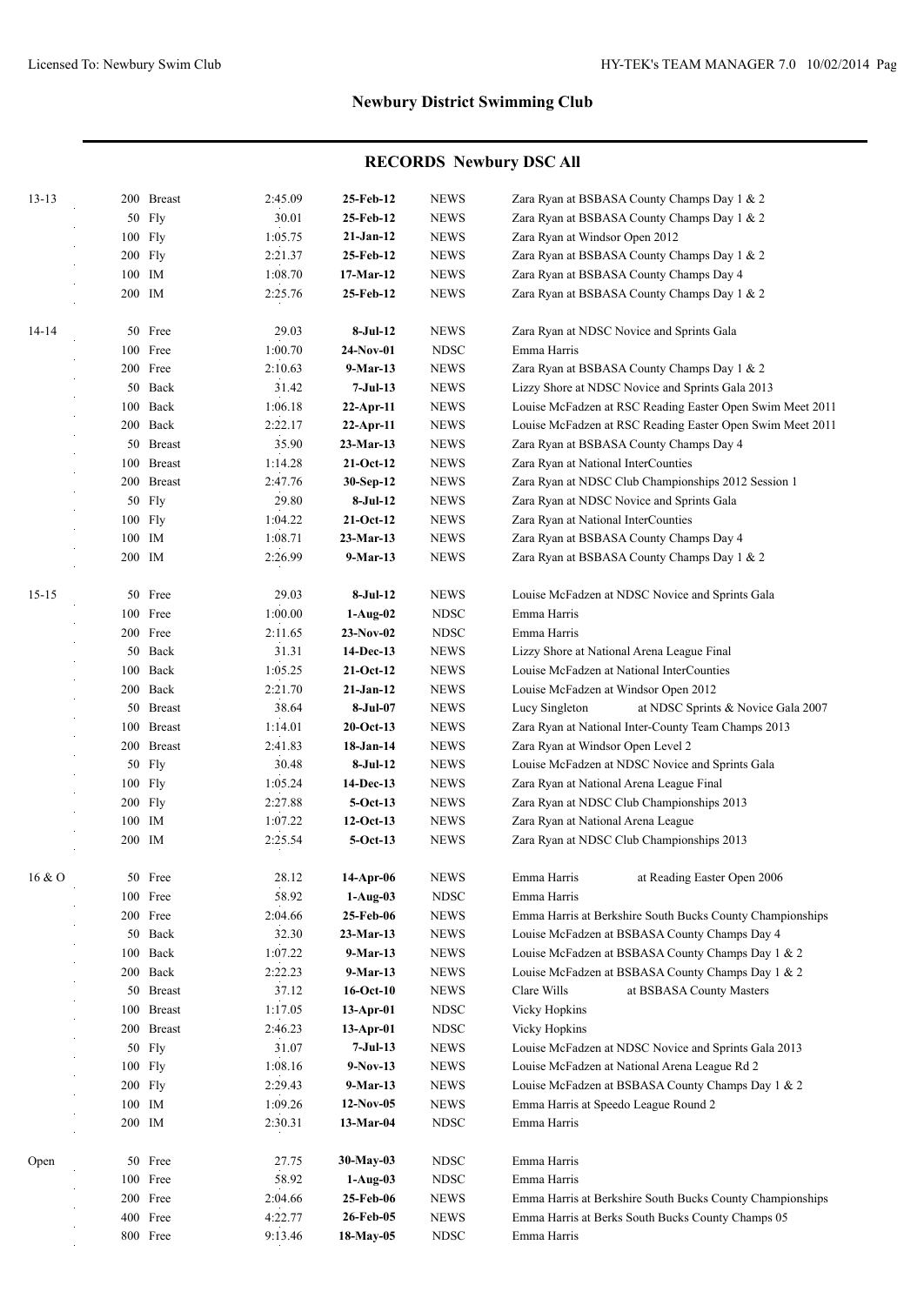| 14-Dec-08<br><b>NEWS</b><br>18:51.33<br>Jessica Francis at NDSC Club Championships 2008 R5<br>1500 Free<br>Open       |  |
|-----------------------------------------------------------------------------------------------------------------------|--|
| <b>NEWS</b><br>Back<br>31.31<br>$14-Dec-13$<br>Lizzy Shore at National Arena League Final<br>50                       |  |
| Back<br>1:05.25<br><b>NEWS</b><br>$21-Oct-12$<br>Louise McFadzen at National InterCounties<br>100                     |  |
| 2:21.70<br><b>NEWS</b><br>Louise McFadzen at Windsor Open 2012<br>200 Back<br>$21-Jan-12$                             |  |
| 35.22<br><b>NDSC</b><br><b>Vicky Hopkins</b><br><b>Breast</b><br>17-Feb-01<br>50                                      |  |
| $20$ -Oct-13<br><b>NEWS</b><br><b>Breast</b><br>1:14.01<br>100<br>Zara Ryan at National Inter-County Team Champs 2013 |  |
| <b>NEWS</b><br>2:45.09<br>200 Breast<br>25-Feb-12<br>Zara Ryan at BSBASA County Champs Day 1 & 2                      |  |
| <b>NEWS</b><br>50 Fly<br>29.80<br>$8-Jul-12$<br>Zara Ryan at NDSC Novice and Sprints Gala                             |  |
| <b>NEWS</b><br>100 Fly<br>1:04.22<br>$21-Oct-12$<br>Zara Ryan at National InterCounties                               |  |
| 2:20.12<br><b>NEWS</b><br>$200$ Fly<br>Zara Ryan at BSBASA County Champs Day 1 & 2<br>$9-Mar-13$                      |  |
| $12-Oct-13$<br>100 IM<br><b>NEWS</b><br>1:07.22<br>Zara Ryan at National Arena League                                 |  |
| 200 IM<br><b>NEWS</b><br>2:25.54<br>$5-Oct-13$<br>Zara Ryan at NDSC Club Championships 2013                           |  |
| <b>NEWS</b><br>$9-Mar-13$<br>Zara Ryan at BSBASA County Champs Day 1 & 2<br>400 IM<br>5:01.31                         |  |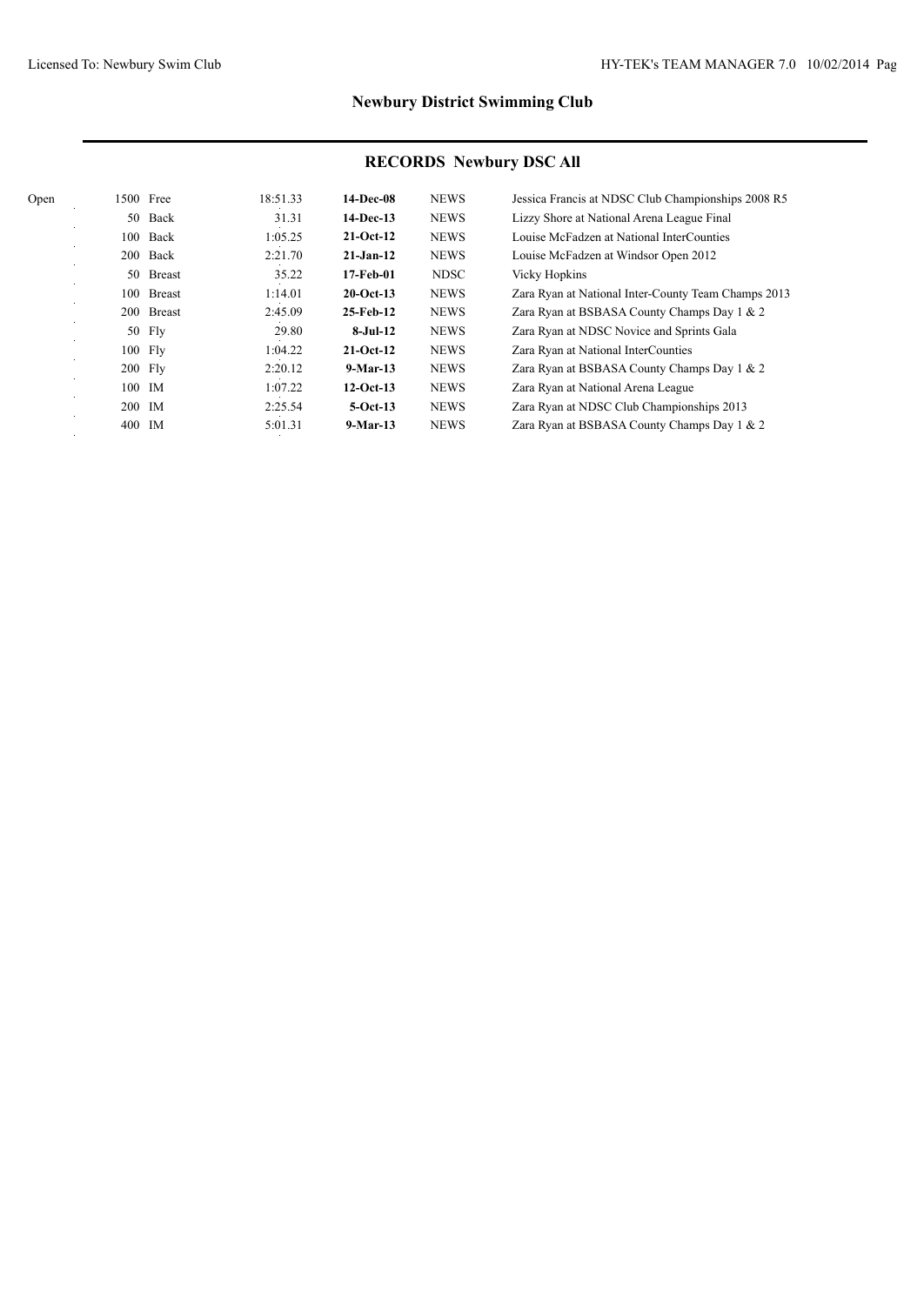#### **RECORDS Newbury DSC All**

#### **SC Meters-Male**

| 10 & U    |        | 50 Free       | 32.04   | 13-Dec-03        | <b>NDSC</b> | Charlie Davies                                            |
|-----------|--------|---------------|---------|------------------|-------------|-----------------------------------------------------------|
|           |        | 100 Free      | 1:06.71 | 19-Dec-04        | <b>NDSC</b> | Charlie Davies                                            |
|           |        | 200 Free      | 2:40.73 | 18-Jul-09        | <b>NEWS</b> | James McFadzen at Fareham Nomads                          |
|           |        | 50 Back       | 38.03   | 18-Jul-09        | <b>NEWS</b> | James McFadzen at Fareham Nomads                          |
|           |        | 100 Back      | 1:23.86 | 18-Jul-09        | <b>NEWS</b> | James McFadzen at Fareham Nomads                          |
|           |        | 200 Back      | 2:52.81 | $7 - Dec-03$     | <b>NDSC</b> | Charlie Davies                                            |
|           |        | 50 Breast     | 41.47   | 16-Jul-11        | <b>NEWS</b> | Ben Hutchins at Fareham Open                              |
|           |        | 100 Breast    | 1:34.66 | 16-Jul-11        | <b>NEWS</b> | Ben Hutchins at Fareham Open                              |
|           |        | 200 Breast    | 3:20.75 | 4-Oct-09         | <b>NEWS</b> | James McFadzen at NDSC Club Champs 2009 R1                |
|           |        | 50 Fly        | 37.35   | $7-Jul-13$       | <b>NEWS</b> | Luca Vicaria at NDSC Novice and Sprints Gala 2013         |
|           |        | 100 Fly       | 1:26.74 | $15-Jun-13$      | <b>NEWS</b> | Luca Vicaria at Tilehurst Open Meet 2013                  |
|           |        | 200 Fly       | 3:26.72 | 26-May-07        | <b>NDSC</b> | Jafer Shah at Guildford Open Meet 2007                    |
|           |        | 100 IM        | 1:22.67 | 4-Oct-09         | <b>NEWS</b> | James McFadzen at NDSC Club Champs 2009 R1                |
|           |        | 200 IM        | 3:08.06 | 6-Dec-08         | <b>NEWS</b> | Christopher Regan at Guildford City Open Winter Meet 2008 |
| $11 - 11$ |        | 50 Free       | 30.58   | 11-Dec-04        | <b>NDSC</b> | Charlie Davies                                            |
|           |        | 100 Free      | 1:04.78 | $7 - Dec-02$     | <b>NDSC</b> | Chris Ferguson                                            |
|           |        | 200 Free      | 2:23.78 | $3-Dec-04$       | <b>NDSC</b> | Charlie Davies                                            |
|           |        | 50 Back       | 34.98   | $17 -$ Jul $-10$ | <b>NEWS</b> | James McFadzen at Fareham Nomads Summer Open Meet 2010    |
|           |        | 100 Back      | 1:14.26 | $27-Nov-10$      | <b>NEWS</b> | James McFadzen at Guildford City Open Meet November 2010  |
|           |        | 200 Back      | 2:39.21 | 26-Feb-05        | <b>NDSC</b> | Aman Shah at Berks South Bucks County Champs 05           |
|           |        | 50 Breast     | 38.49   | 17-Mar-12        | <b>NEWS</b> | Ben Hutchins at BSBASA County Champs Day 4                |
|           |        | 100 Breast    | 1:25.62 | $13-Nov-10$      | <b>NEWS</b> | James McFadzen at National Arena League R2 2010           |
|           | 200    | <b>Breast</b> | 3:02.57 | $27-Nov-10$      | <b>NEWS</b> | James McFadzen at Guildford City Open Meet November 2010  |
|           |        | 50 Fly        | 34.87   | $12-Nov-04$      | <b>NDSC</b> | Charlie Davies                                            |
|           |        | $100$ Fly     | 1:18.09 | $9-Nov-02$       | <b>NDSC</b> | Chris Ferguson                                            |
|           |        | 200 Fly       | 2:58.86 | 13-Mar-04        | <b>NDSC</b> | Charlie Davies                                            |
|           |        | 100 IM        | 1:17.32 | $27-Nov-10$      | <b>NEWS</b> | James McFadzen at Guildford City Open Meet November 2010  |
|           |        | 200 IM        | 2:38.99 | <b>7-Dec-02</b>  | <b>NDSC</b> | Chris Ferguson                                            |
| $12 - 12$ |        | 50 Free       | 28.18   | $2$ -Feb-13      | <b>NEWS</b> | Ryan Sitton at TVJL R2                                    |
|           |        | 100 Free      | 59.25   | 5-Dec-03         | <b>NDSC</b> | Chris Ferguson                                            |
|           |        | 200 Free      | 2:13.86 | $27 -$ Jul $-03$ | <b>NDSC</b> | Chris Ferguson                                            |
|           |        | 50 Back       | 32.69   | 16-Oct-11        | <b>NEWS</b> | James McFadzen at National Inter Counties 2011            |
|           |        | 100 Back      | 1:08.10 | 16-Oct-11        | <b>NEWS</b> | James McFadzen at National Inter Counties 2011            |
|           |        | 200 Back      | 2:28.88 | 25-Feb-06        | <b>NDSC</b> | Aman Shah at Berkshire South Bucks County Championships   |
|           |        | 50 Breast     | 35.92   | 7-Jul-13         | <b>NEWS</b> | Ben Hutchins at NDSC Novice and Sprints Gala 2013         |
|           |        | 100 Breast    | 1:17.32 | 9-Mar-13         | <b>NEWS</b> | Ben Hutchins at BSBASA County Champs Day 1 & 2            |
|           |        | 200 Breast    | 2:48.57 | $19-Jan-13$      | <b>NEWS</b> | Ben Hutchins at Windsor Level 2 2013                      |
|           |        | 50 Fly        | 32.87   | 30-Jul-01        | <b>NDSC</b> | Mark Harris                                               |
|           |        | 100 Fly       | 1:15.05 | $17 - Jun-06$    | <b>NDSC</b> | Aman Shah at Newbury Open Meet                            |
|           |        | $200$ Fly     | 2:42.53 | 25-Feb-06        | <b>NDSC</b> | Aman Shah at Berkshire South Bucks County Championships   |
|           |        | 100 IM        | 1:12.97 | 23-Mar-13        | <b>NEWS</b> | Jack R. Tucker at BSBASA County Champs Day 4              |
|           | 200 IM |               | 2:35.41 | 9-Mar-13         | <b>NEWS</b> | Jack R. Tucker at BSBASA County Champs Day 1 & 2          |
| $13-13$   |        | 50 Free       | 27.66   | 18-Jan-14        | <b>NEWS</b> | Ryan Sitton at Windsor Open Level 2                       |
|           |        | 100 Free      | 57.77   | 30-Jul-01        | <b>NDSC</b> | Luke Wakefield                                            |
|           |        | 200 Free      | 2:06.72 | 18-Jan-14        | <b>NEWS</b> | Ryan Sitton at Windsor Open Level 2                       |
|           |        | 50 Back       | 29.45   | $1-Dec-12$       | <b>NEWS</b> | James McFadzen at South East Region Winter Champs         |
|           |        | 100 Back      | 1:01.57 | $1-Dec-12$       | <b>NEWS</b> | James McFadzen at South East Region Winter Champs         |
|           |        | 200 Back      | 2:11.99 | $1-Dec-12$       | <b>NEWS</b> | James McFadzen at South East Region Winter Champs         |
|           |        | 50 Breast     | 33.35   | $7-Dec-13$       | <b>NEWS</b> | Ben Hutchins at SER Winter Champs Open/Junior             |
|           |        | 100 Breast    | 1:11.60 | $1-Dec-12$       | <b>NEWS</b> | James McFadzen at South East Region Winter Champs         |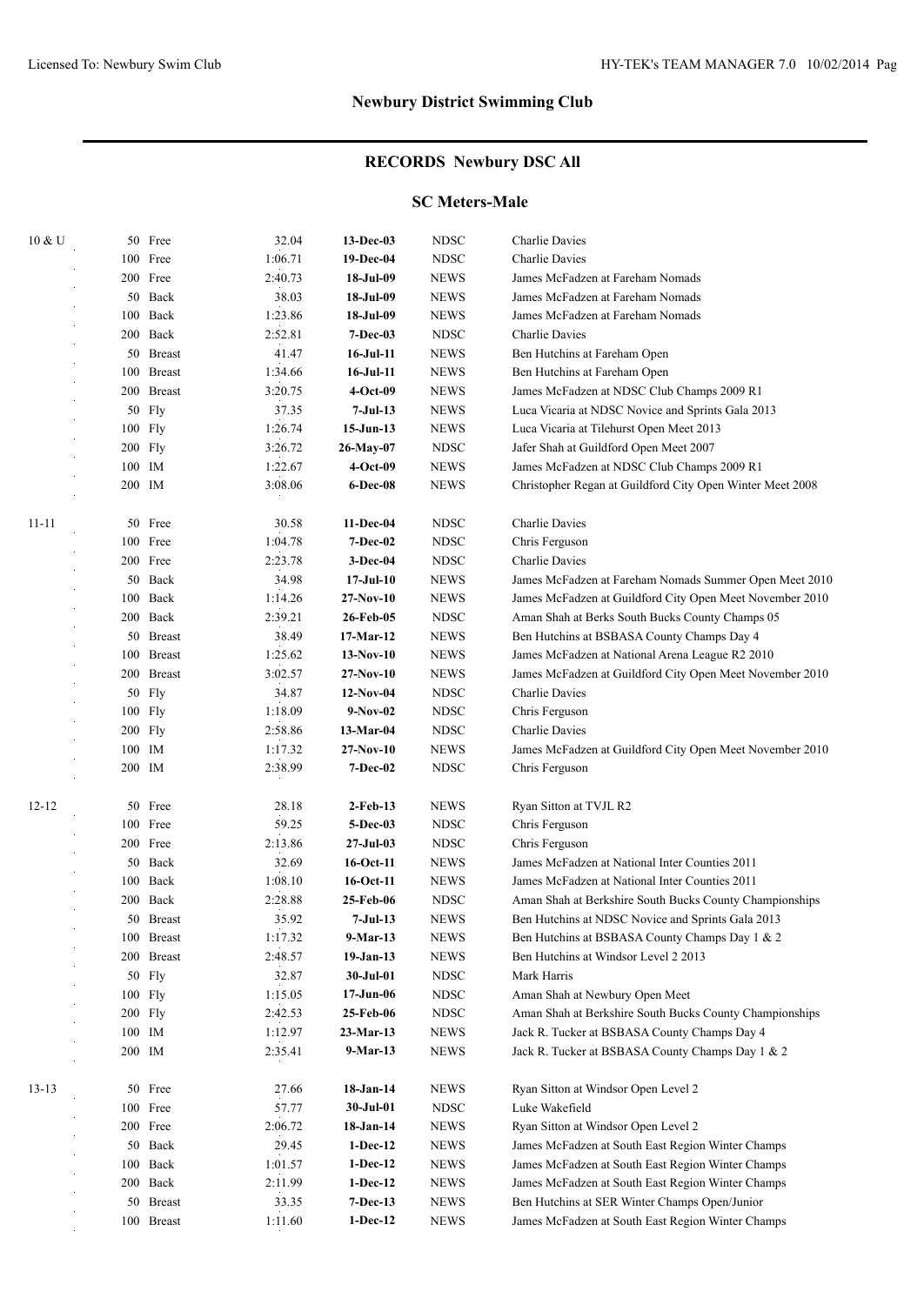| $13 - 13$ | 200 Breast | 2:31.05 | $1-Dec-12$      | <b>NEWS</b> | James McFadzen at South East Region Winter Champs           |
|-----------|------------|---------|-----------------|-------------|-------------------------------------------------------------|
|           | 50 Fly     | 30.89   | $8-Jul-12$      | <b>NEWS</b> | James McFadzen at NDSC Novice and Sprints Gala              |
|           | 100 Fly    | 1:06.76 | $10-Nov-12$     | <b>NEWS</b> | James McFadzen at National Arena League Rd 2                |
|           | $200$ Fly  | 2:28.96 | $22-Jun-02$     | <b>NDSC</b> | S. Bracey                                                   |
|           | 100 IM     | 1:08.88 | $5-Oct-13$      | <b>NEWS</b> | Ryan Sitton at NDSC Club Championships 2013                 |
|           | 200 IM     | 2:25.51 | 28-Feb-04       | <b>NDSC</b> | Chris Ferguson                                              |
| $14 - 14$ | 50 Free    | 26.09   | 14-Dec-13       | <b>NEWS</b> | James McFadzen at National Arena League Final               |
|           | 100 Free   | 55.42   | $9-Nov-02$      | <b>NDSC</b> | Luke Wakefield                                              |
|           | 200 Free   | 2:02.77 | $23-Nov-02$     | <b>NDSC</b> | Luke Wakefield                                              |
|           | 50 Back    | 28.09   | $20$ -Oct-13    | <b>NEWS</b> | James McFadzen at National Inter-County Team Champs 2013    |
|           | 100 Back   | 58.66   | $20$ -Oct-13    | <b>NEWS</b> | James McFadzen at National Inter-County Team Champs 2013    |
|           | 200 Back   | 2:08.12 | $7-Dec-13$      | <b>NEWS</b> | James McFadzen at SER Winter Champs Open/Junior             |
|           | 50 Breast  | 32.29   | $7-Dec-13$      | <b>NEWS</b> | James McFadzen at SER Winter Champs Open/Junior             |
|           | 100 Breast | 1:09.61 | $7-Dec-13$      | <b>NEWS</b> | James McFadzen at SER Winter Champs Open/Junior             |
|           | 200 Breast | 2:25.99 | $7-Dec-13$      | <b>NEWS</b> | James McFadzen at SER Winter Champs Open/Junior             |
|           | 50 Fly     | 27.39   | $7-Dec-13$      | <b>NEWS</b> | James McFadzen at SER Winter Champs Open/Junior             |
|           | 100 Fly    | 1:01.24 | $7-Dec-13$      | <b>NEWS</b> | James McFadzen at SER Winter Champs Open/Junior             |
|           | 200 Fly    | 2:31.12 | 27-Feb-10       | <b>NEWS</b> | Jake Jezzard at B&SB County Champs SC 2010                  |
|           | 100 IM     | 1:01.58 | 7-Dec-13        | <b>NEWS</b> | James McFadzen at SER Winter Champs Open/Junior             |
|           | 200 IM     | 2:10.39 | $7-Dec-13$      | <b>NEWS</b> | James McFadzen at SER Winter Champs Open/Junior             |
| $15 - 15$ | 50 Free    | 26.08   | 22-Apr-11       | <b>NEWS</b> | Jake Jezzard<br>at RSC Reading Easter Open Swim Meet 2011   |
|           | 100 Free   | 54.53   | $23-Nov-03$     | <b>NDSC</b> | Luke Wakefield                                              |
|           | 200 Free   | 2:01.22 | 12-Mar-11       | <b>NEWS</b> | Jake Jezzard at BSB County Champs 2011                      |
|           | 50 Back    | 29.65   | 26-Mar-11       | <b>NEWS</b> | Jake Jezzard<br>at BSB County Champs 2011 Day 4             |
|           | 100 Back   | 1:01.51 | $10-Apr-09$     | <b>NEWS</b> | Aman Shah at Reading Easter Open                            |
|           | 200 Back   | 2:08.66 | $10-Apr-09$     | <b>NEWS</b> | Aman Shah at Reading Easter Open                            |
|           | 50 Breast  | 34.54   | $16$ -Jul- $11$ | <b>NEWS</b> | Jake Jezzard at Fareham Open                                |
|           | 100 Breast | 1:09.46 | 18-Jan-14       | <b>NEWS</b> | James McFadzen at Windsor Open Level 2                      |
|           | 200 Breast | 2:37.74 | 26-Jan-03       | <b>NDSC</b> | Luke Wakefield                                              |
|           | 50 Fly     | 28.87   | $4-Jul-10$      | <b>NEWS</b> | Jake Jezzard<br>at NDSC Novice & Sprints Gala 2010          |
|           | 100 Fly    | 1:02.25 | 18-Jan-14       | <b>NEWS</b> | James McFadzen at Windsor Open Level 2                      |
|           | $200$ Fly  | 2:22.28 | 14-Apr-06       | <b>NDSC</b> | Daryl Payne at Reading Easter Open 2006                     |
|           | 100 IM     | 1:04.00 | $22-Apr-11$     | <b>NEWS</b> | Jake Jezzard at RSC Reading Easter Open Swim Meet 2011      |
|           | 200 IM     | 2:12.80 | 18-Jan-14       | <b>NEWS</b> | James McFadzen at Windsor Open Level 2                      |
| 16 & O    | 50 Free    | 24.35   | 27-Oct-12       | <b>NEWS</b> | Fernando Vicaria at ASA National Masters                    |
|           | 100 Free   | 53.78   | 7-Dec-13        | <b>NEWS</b> | Jake Jezzard at SER Winter Champs Open/Junior               |
|           | 200 Free   | 1:53.90 | $9-Mar-13$      | <b>NEWS</b> | Jake Jezzard at BSBASA County Champs Day 1 & 2              |
|           | 50 Back    | 26.85   | $7-Jul-13$      | <b>NEWS</b> | Jake Jezzard at NDSC Novice and Sprints Gala 2013           |
|           | 100 Back   | 57.17   | $17-Nov-13$     | <b>NEWS</b> | Jake Jezzard at NDSC Open Meet 2013                         |
|           | 200 Back   | 2:02.77 | $5-Oct-13$      | <b>NEWS</b> | Jake Jezzard at NDSC Club Championships 2013                |
|           | 50 Breast  | 31.82   | 23-Oct-09       | <b>NEWS</b> | David Milburn<br>at asa National Masters Championships 2009 |
|           | 100 Breast | 1:08.85 | 13-Dec-08       | <b>NEWS</b> | David Milburn at National League 2008 R3                    |
|           | 200 Breast | 2:33.70 | $5-Oct-13$      | <b>NEWS</b> | Jake Jezzard at NDSC Club Championships 2013                |
|           | 50 Fly     | 26.15   | $7-Jul-13$      | <b>NEWS</b> | Jake Jezzard at NDSC Novice and Sprints Gala 2013           |
|           | $100$ Fly  | 58.75   | 8-Dec-12        | <b>NEWS</b> | Jake Jezzard at National Arena League Rd 3                  |
|           | $200$ Fly  | 2:13.70 | $9-Mar-13$      | <b>NEWS</b> | Jake Jezzard at BSBASA County Champs Day 1 & 2              |
|           | 100 IM     | 59.41   | $12-Oct-13$     | <b>NEWS</b> | Jake Jezzard at National Arena League                       |
|           | 200 IM     | 2:01.23 | 28-May-04       | <b>NDSC</b> | Luke Wakefield                                              |
| Open      | 50 Free    | 24.35   | $27-Oct-12$     | <b>NEWS</b> | Fernando Vicaria at ASA National Masters                    |
|           | 100 Free   | 53.78   | 7-Dec-13        | <b>NEWS</b> | Jake Jezzard at SER Winter Champs Open/Junior               |
|           | 200 Free   | 1:53.90 | $9-Mar-13$      | <b>NEWS</b> | Jake Jezzard at BSBASA County Champs Day 1 & 2              |
|           | 400 Free   | 4:06.56 | 23-Mar-13       | <b>NEWS</b> | Jake Jezzard at BSBASA County Champs Day 4                  |
|           |            |         |                 |             |                                                             |